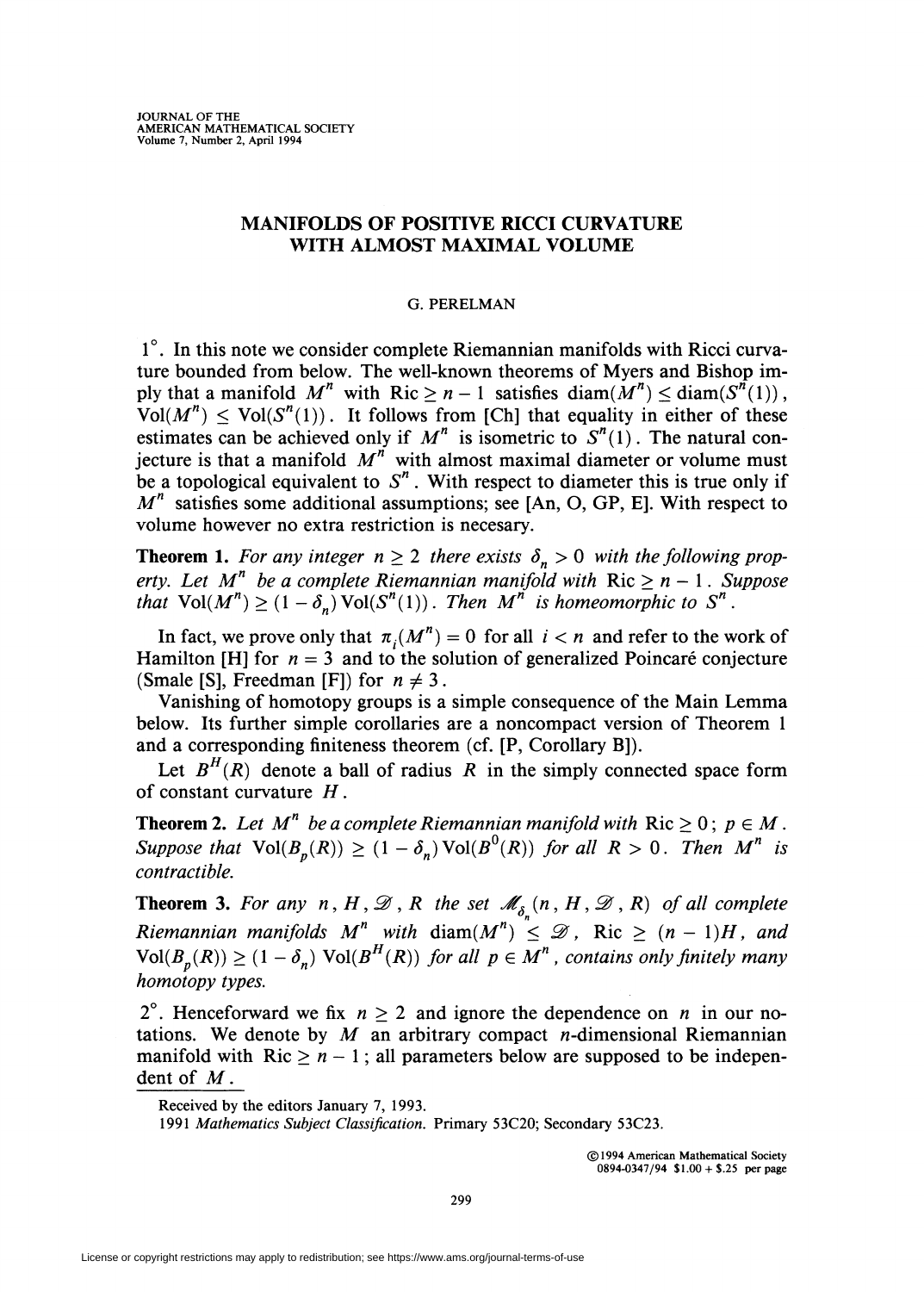#### 300 G.PERELMAN

**Main Lemma.** For any  $c_2 > c_1 > 1$  and integer  $k \ge 0$  there exists  $\delta =$  $\delta_k(c_1, c_2) > 0$  *with the following property. Let*  $p \in M$ ,  $0 < R < \pi c_2^{-1}$ . *Suppose that*  $Vol(B_q(\rho)) \geq (1 - \delta)$   $Vol(B^1(\rho))$  *for every ball*  $B_q(\rho) \subset B_p(c_2R)$ . Then

(A) *Any continuous map*  $f: S^k = \partial D^{k+1} \to B_p(R)$  can be continuously ex*tended to a map g:*  $D^{k+1} \rightarrow B_p(c_1R)$ .

(B) *Any continuous map*  $f: S^k \to M \setminus B_p(R)$  *can be continuously deformed to a map into*  $M \setminus B_p(c_1R)$ .

*Remark.* The Main Lemma can obviously be modified for n-manifolds with  $Ric \ge 0$  or  $Ric \ge -(n-1)$ , in the latter case  $\delta$  may depend on R as  $R \to \infty$ .

We give below a detailed proof of (A) and outline a similar proof of (B) leaving the details to the reader.

3°. At first we state explicitly all the properties of manifolds with Ricci curvature bounded from below, which are relevant to the proof.

Let *ab* denote a shortest geodesic with endpoints *a*, *b*.

*(k)* There exists a positive function  $\kappa$ ,  $\kappa(t) \rightarrow 0$  as  $t \rightarrow 0$ , such that

$$
|ab|+|ac|-|bc|\leq \kappa\left(|a,\,\overline{bc}|/\min\{|ab|,|ac|\}\right)\cdot|a,\,\overline{bc}| \quad \text{for all } a,\,\overline{bc}\subset M\;.
$$

This is a weakened version of the Abresch-Gromoll inequality [AG).

(y) For any  $c_2 > c_1 > 1$ ,  $\epsilon > 0$  there exists  $\gamma = \gamma(c_1, c_2, \epsilon)$  with the following property. Let  $p \in M$ ,  $0 < R < \pi c_2^{-1}$ . Suppose that  $Vol(B_n(c_2R)) \ge$  $(1 - \gamma) \text{Vol}(B^1(c_2R))$ . Then for every  $a \in B_p(R)$  there exists  $b \in M \setminus B_p(c_1R)$ such that  $|a, pb| \leq \epsilon R$ .

This is a simple corollary of (the proof of) the Bishop-Gromov volume comparison inequality.

*Warning.* In the proof of the Main Lemma, we do not use the existence of the injectivity radius and avoid explicit induction on *R.* 

4<sup>°</sup>. Outline of the proof of (A). Assertion (A) is proved by induction on  $k$ . The case  $k = 0$  is obvious. Assume that (A) holds in dimensions less than  $k$ . Fix  $c_2 > c_1 > 1$  and let  $d_0 > 0$  and  $\delta > 0$  be small enough. Now given M, p, R, satisfying the conditions of (A), and a continuous map  $f: S^k \to B_p(R)$ , we can construct another continuous map  $\tilde{f}: S^k \to B_p((1-d_0)R)$  such that the uniform distance between f and  $\tilde{f}$  is small in comparison with R. This is the crucial step, it uses both properties  $(\kappa)$ ,  $(\gamma)$  and the inductional assumption.

The map  $\tilde{f}$  is not known yet to be homotopic to f, and there is no obvious way to construct such a homotopy at once. To go around this difficulty, we take a fine triangulation of  $S^k$  and construct a "small" homotopy between f and  $\tilde{f}$  on the  $(k - 1)$ -skeleton of this triangulation. In fact, the homotopy is constructed consecutively on *i*-skeleta,  $i = 0, 1, \ldots, k - 1$ , using the inductional assumption.

The result of previous steps can be interpreted as an extension of  $f$  from  $S^k = \partial D^{k+1}$  to the k-skeleton of a finite cell decomposition of  $D^{k+1}$ . Recall

License or copyright restrictions may apply to redistribution; see https://www.ams.org/journal-terms-of-use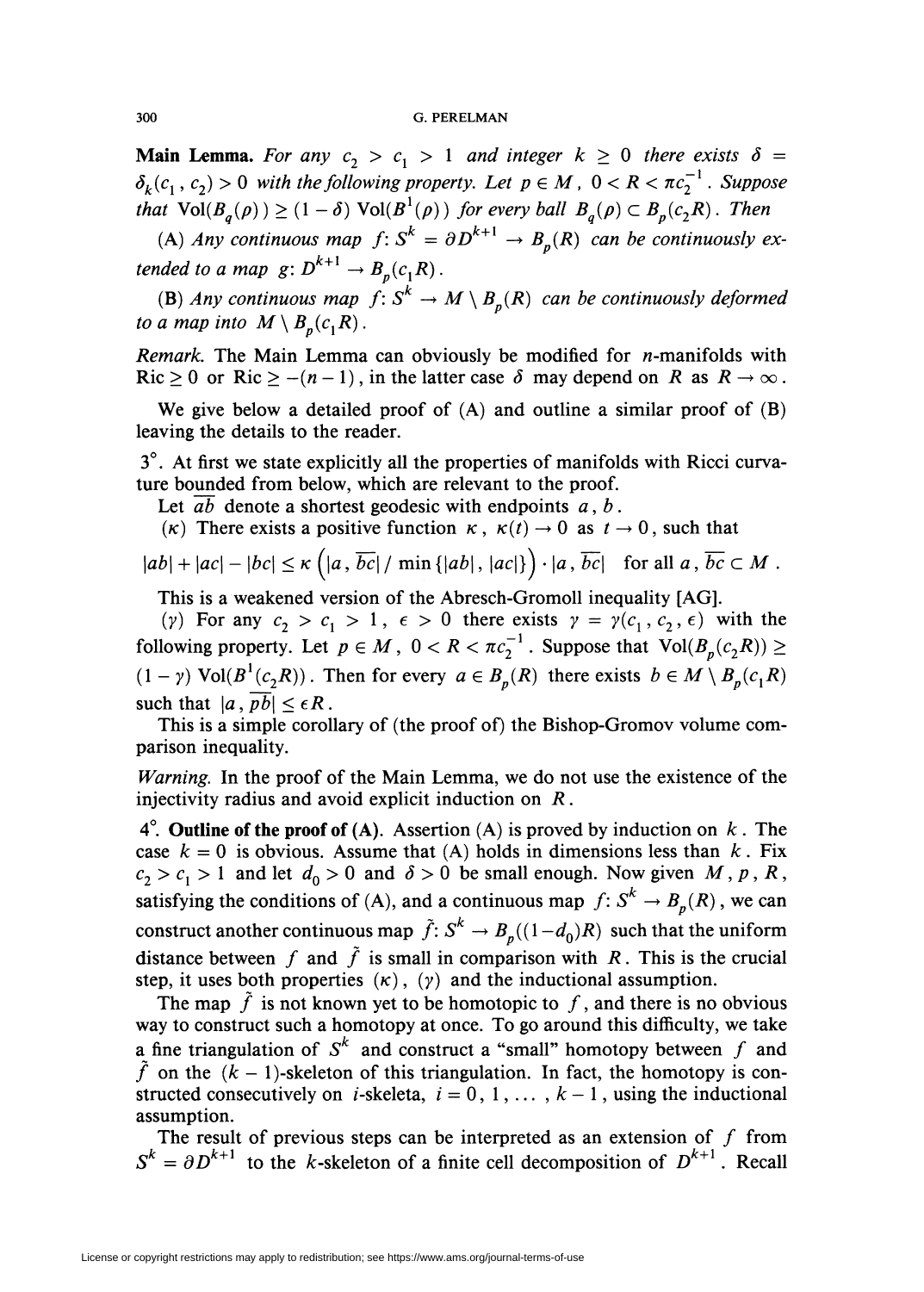

FIGURE 1

that the boundary of the "central" cell is mapped into  $B_p((1-d_0)R)$ , and the size of the images of the boundaries of all other cells is small in comparison with *R*. Now we repeat the previous steps for each cell separately and obtain an extension of  $f$  to the  $k$ -skeleton of a finer cell decomposition (Figure 1), etc. The limit of the infinite repetition of this procedure is the required extension *g.* 

Apparently the argument above cannot be convincing until the choice of "small" parameters is specified. We give a formal exposition below.

# *5°.* **Proof of** (A).

5.1. Consider the following general situation. Let  $f: S^k \to B_p(R) \subset M$  be a continuous map, and let sequences of finite cell subdivisions  $K_j$  of  $D^{k+1}$  and continuous maps  $f_i$ : skel<sub>k</sub>  $K_i \rightarrow M$  satisfy

(a)  $K_{i+1}$  is a cell subdivision of  $K_i$  and  $f_{i+1} \equiv f_i$  on  $\text{skel}_k(K_i)$ .

(b) For each  $(k + 1)$ -cell  $\sigma \in K_j$  there exist  $p_{\sigma} \in B_p(c_1R)$  and  $R_{\sigma} > 0$  such that  $f_j(\partial \sigma) \subset B_{p_a}(R_{\sigma})$  and

$$
B_{p_{\sigma'}}(c_1 R_{\sigma'}) \subset B_{p_{\sigma}}(c_1 R_{\sigma}) , \qquad R_{\sigma'} \le (1 - d_0) R_{\sigma}
$$

(for a positive constant  $d_0$ ), in case  $\sigma \in K_j$ ,  $\sigma' \in K_{j+1}$ ,  $\sigma' \subset \sigma$ .

(c) 
$$
\operatorname{skel}_k(K_0) = S^k = \partial D^{k+1}
$$
,  $f_0 \equiv f$ ,  $R_{\sigma_0} = R$  for  $\sigma_0 = D^{k+1} \setminus S^k \in K_0$ .

Then there exists a continuous map  $g: D^{k+1} \to B_p(c_1R)$ , such that  $g \equiv f_j$ on  $\operatorname{skel}_k(K_i)$  for all j.

Indeed, let  $g(x) = \lim_{j\to\infty} p_{\sigma_j}$  for some sequence of  $(k+1)$ -cells  $\sigma_j \in K_j$ ,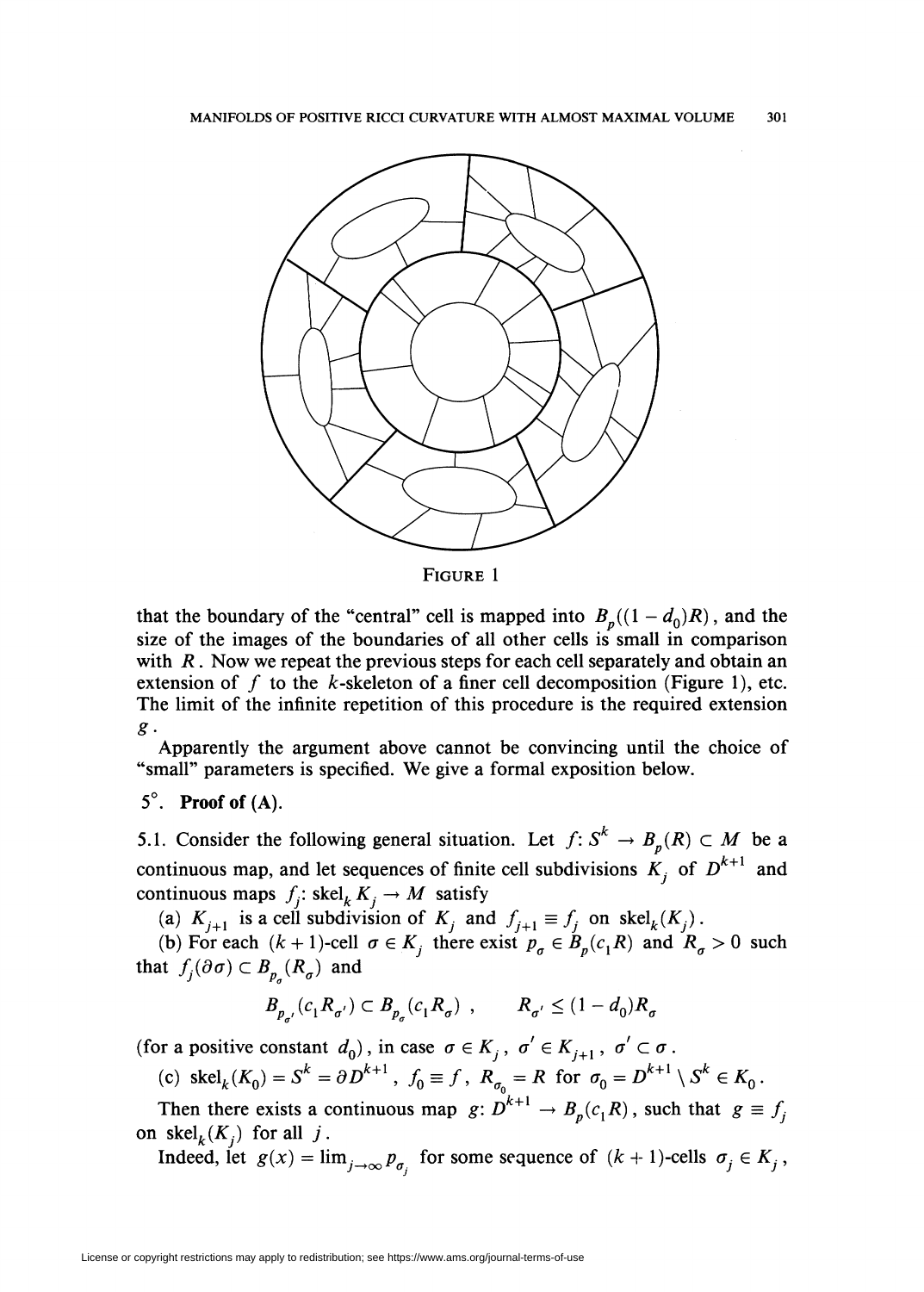such that  $\sigma_{j+1} \subset \sigma_j$  and  $x \in \text{clos}(\sigma_j)$  for all *j*. Obviously  $p_{\sigma_j}$  form a Cauchy sequence for any such  $\{\sigma_i\}$ , and moreover,  $|g(x)p_{\sigma_i}| \leq (1 - d_0)^{j}c_1R$ . The sequence  $\sigma_j$  is defined unambiguously if  $x \notin \bigcup_j \text{skel}_k^{\prime} K_j$ , and it is clear that  $g(x) = f_i(x)$  if  $x \in \text{skel}_k K_i$ ; therefore *g* is correctly defined and continuous.

5.2. Specify the choice of  $d_0$  and  $\delta$  in the following way. Let  $d_0 > 0$  be so small that for suitably chosen positive numbers  $d_1, \ldots, d_k$ ,

$$
d_{i+1}/d_i > 100 , \t d_0/d_i > 100k \cdot \kappa (100 d_i/d_{i+1}),
$$
  

$$
100d_k < 10^{-k} (1 + d_0/2k)^{-k} (1 - c_1^{-1})
$$

hold, and let

$$
\delta = \delta_k (c_1, c_2)
$$
  
= min{ $\gamma(c_1, c_2, d_0)$ ,  $\delta_i(1 + d_0/2k, c_2)$ ,  $i = 0, 1, ..., k - 1$  }.

5.3. Assume that the conditions of (A) are satisfied. Then the extensions  $f_i$ from 5.1 can be constructed inductively using the following key assertion (see  $6^{\circ}$  for the proof).

(C) Given  $\rho > 0$ ,  $q \in M$ , such that  $Vol(B_q(c_2 \rho)) \geq (1-\delta) Vol(B^1(c_2 \rho))$ , a continuous map  $\phi: S^k \to B_q(\rho)$  and a triangulation *T* of  $S^k$  such that  $diam(\phi(\Delta)) \leq d_0 \rho$  for all  $\Delta \in T$ , there exists a continuous map  $\tilde{\phi}$ :  $S^k \to$  $B_q((1 - d_0)\rho)$  such that

$$
\text{diam}(\phi(\Delta) \cup \tilde{\phi}(\Delta)) \le 10^{-k-1} (1 + d_0/2k)^{-k} (1 - c_1^{-1}) \rho
$$

for all  $\Delta \in T$ .

Indeed, represent a  $(k + 1)$ -cell  $\sigma \in K$  as  $S^k \times (0, 1] \cup \{0\}$ , choose a fine triangulation *T* of *S<sup>k</sup>* and apply (C) to  $f_i: S^k \times \{1\} \to B_p(R_q)$ . (The volume condition is satisfied since it follows from 5.1 (b) that  $B_{p}(c_2R_{\sigma}) \subset B_p(c_2R)$ .) Define  $K_{i+1}$  by  $\sigma \cap \text{skel}_k(K_{i+1}) = S^k \times \{1/2\} \cup S^k \times \{1\} \cup \text{skel}_{k-1}(T) \times [1/2, 1],$ and let  $f_{j+1} \equiv f_j$  on  $S^k \times \{1\}$  and  $f_{j+1} \equiv \tilde{f}_j$  on  $S^k \times \{1/2\}$ . Now  $f_{j+1}$  can be extended consecutively to  $\text{skel}_i(T) \times [1/2, 1]$ ,  $i = 0, 1, ..., k - 1$ , in such a way that

$$
\text{diam } f_{j+1}(\Delta \times [1/2, 1]) \le 10^{j-k} (1 + d_0/2k)^{j+1-k} (1 - c_1^{-1}) R_\sigma
$$

for all  $\Delta \in$  skel;(*T*). (Each extension to  $\Delta \times [1/2, 1]$  from its boundary, for  $\Delta \in$  skel<sub>i</sub> *T*, is ensured by the inductional assumption in dimension *i* and the inequality  $\delta \leq \delta_i(1 + d_0/2k, c_2)$ .) It is easy to check that  $f_{i+1}$ : skel<sub>k</sub>  $K_{i+1} \to M$ satisfies the conditions of 5.1, since the boundary of the "central" cell  $S^k$  ×  $(0, 1/2] \cup \{0\}$  is mapped into  $B_{p}(1-d_0)R_{\sigma}$ , and the images of the boundaries of all other cells have diameters less than  $(1/2)(1 - c_1^{-1})R_{\sigma}$ .

License or copyright restrictions may apply to redistribution; see https://www.ams.org/journal-terms-of-use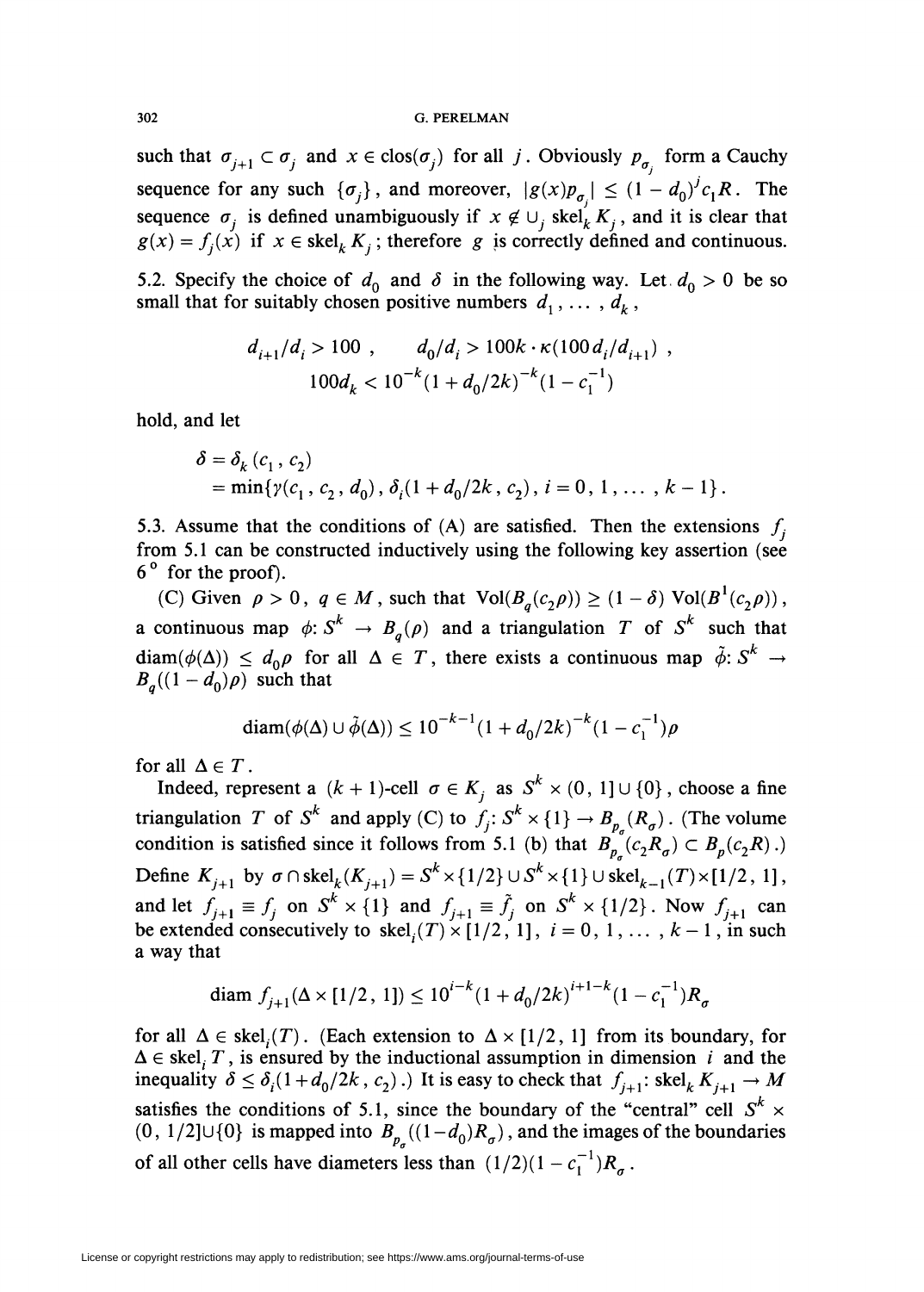6<sup>°</sup>. **Proof of (C).** We construct  $\tilde{\phi}$  consecutively on skel<sub>i</sub>(T),  $i = 0, ..., k$ , to satisfy  $\tilde{\phi}\big|_{\Delta} \equiv \phi\big|_{\Delta}$  if  $\phi(\Delta) \subset B_q(\rho(1-2d_0))$ ,

(1) 
$$
\tilde{\phi}(\Delta) \subset B_q((1 - d_0(2 - i/k))\rho) ,
$$

(2) 
$$
\operatorname{diam}(\phi(\Delta) \cup \tilde{\phi}(\Delta)) \leq 10 d_i \rho
$$

for all  $\Delta \in \text{skel}_{i}(T)$ .

To begin with, define  $\phi$  on skel<sub>0</sub>(T) by

$$
\tilde{\phi}(x) \in \overline{\phi(x)q} \, , \qquad |q\tilde{\phi}(x)| = \rho(1-2d_0) \quad \text{if } |q\phi(x)| > \rho(1-2d_0) \, .
$$

Assume that  $\tilde{\phi}$  is defined on skel, *(T)* for some  $i < k$  and consider a  $(i+1)$ simplex  $\Delta$ , such that  $\phi(\Delta) \not\subset B_q(\rho(1-2d_0))$ . Applying  $(\gamma)$  choose a point  $r_A \in M \setminus B_q(c_1 \rho)$ , such that  $|\overline{qr_A}, \phi(\Delta)| \leq d_0 \rho$  and let  $q_A \in \overline{qr_A}$  be such that  $|qq_{\Delta}| = \rho(1 - d_{i+1})$ ; see Figure 2 on the next page. It follows from (2) and the choice of  $\{d_i\}$  that for any  $x \in \partial \Delta$ 

$$
|\tilde{\phi}(x), \overline{q_{\Delta}r_{\Delta}}| < 20d_i \rho , \qquad |\tilde{\phi}(x)q_{\Delta}| > d_{i+1}\rho/2 , \qquad |\tilde{\phi}(x)r_{\Delta}| > d_{i+1}\rho/2 .
$$

Hence we can apply  $(\kappa)$  to  $\tilde{\phi}(x)$ ,  $\overline{q_A r_A}$  and obtain

$$
|\tilde{\phi}(x)r_{\Delta}|+|\tilde{\phi}(x)q_{\Delta}|-|q_{\Delta}r_{\Delta}|<20\kappa(100d_i/d_{i+1})d_i\rho.
$$

Adding this to the triangle inequality

$$
|q_{\Delta}r_{\Delta}| + \rho(1 - d_{i+1}) = |qr_{\Delta}| \le |\tilde{\phi}(x)r_{\Delta}| + |\tilde{\phi}(x)q|
$$

and taking (I) into account we get

$$
\tilde{\phi}(\partial \Delta) \subset B_{q_{\Delta}}(\rho(d_{i+1} - d_0(2 - i/k) + 20\kappa(100d_i/d_{i+1})d_i))
$$
  

$$
\subset B_{q_{\Delta}}(\rho(d_{i+1} - d_0(2 - (2i+1)/2k))) ,
$$

where the last inclusion follows from the choice of  $\{d_i\}$ .

Since dim  $\Delta = i + 1 \leq k$ , the inductional assumption can be applied to extend  $\phi$  from  $\partial \Delta$  to  $\Delta$ . It follows from the choice of  $\delta$  that the extension satisfies

$$
\tilde{\phi}(\Delta) \subset B_{q_{\lambda}}(\rho(d_{i+1} - d_0(2 - (i+1)/k)))
$$
.

It remains to observe that the last inclusion implies (I), (2) with *i* replaced by  $i + 1$ .

 $7^\circ$ . The proof of (B) can be carried out along the same lines. An argument similar to the proof of (C) shows that a map  $f: S^k \to M \setminus B_n(\rho)$ ,  $R \le \rho \le$  $c_1R$ , can be transformed to a map  $\bar{f}$  with image outside a markedly larger ball, in such a way that diam( $f(\Delta) \cup \bar{f}(\Delta)$ ) is small for every simplex  $\Delta$  of a fine triangulation *T* of  $S^k$ . A deformation from *f* to  $\bar{f}$  can be constructed consecutively on skel,  $(T)$ ,  $i = 0, \ldots, k$  making use of the assertion (A). After a bounded number of such deformations we obtain the required map with image outside  $B_p(c_1R)$ .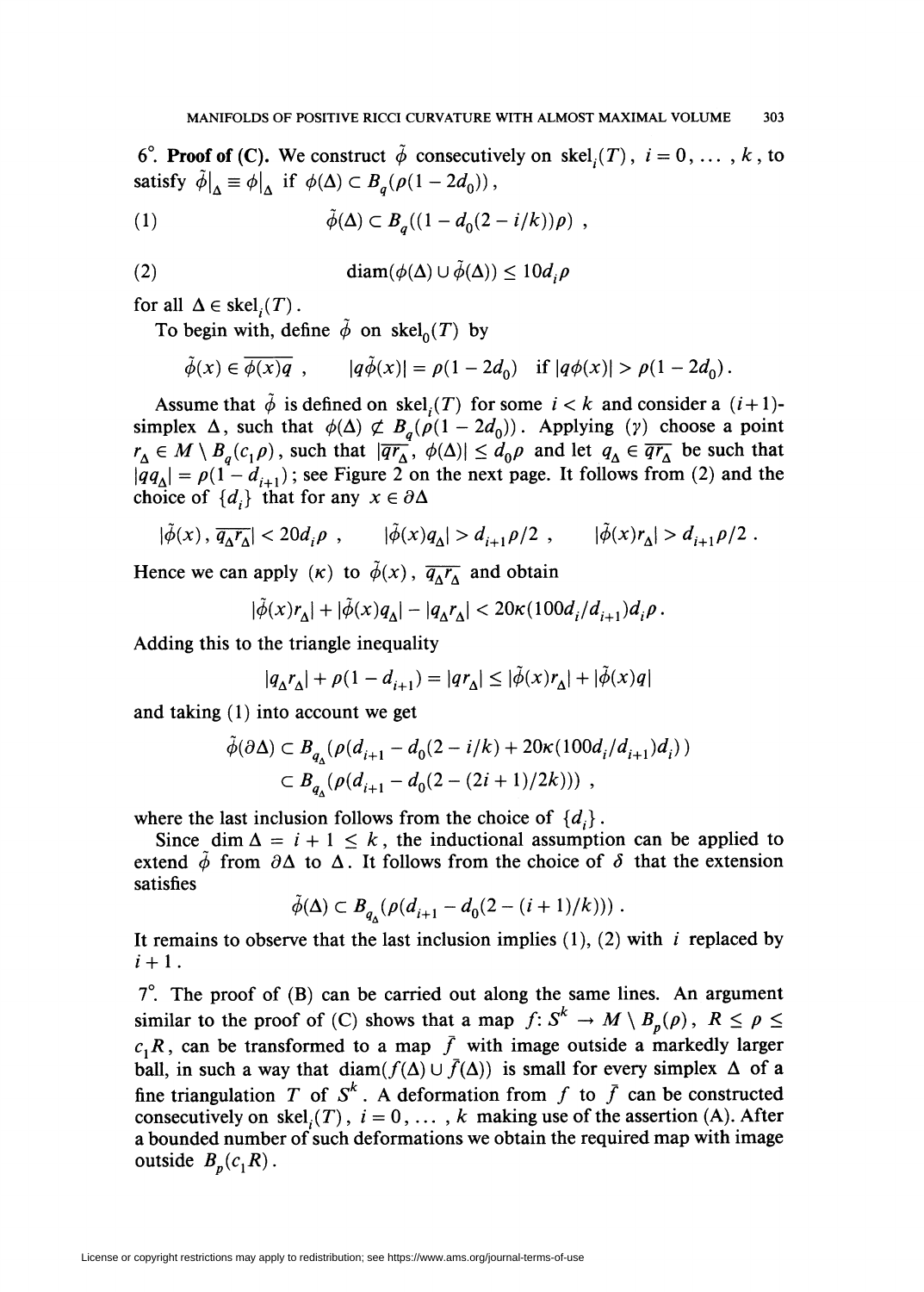

## FIGURE 2

### ACKNOWLEDGMENT

I would like to thank Jeff Cheeger and the referee for suggestions that led to improvement of the exposition.

### **REFERENCES**

- [An] M. T. Anderson, *Metrics of positive Ricci curvature with large diameter*, Manuscripta Math. 68 (1990), 405-415.
- [AG] U. Abresch and D. Gromoll, *On complete manifolds with nonnegative Ricci curvature,* J. Amer. Math. Soc. 3 (1990), 355-374.
- [Ch] S.-Y. Cheng, *Eigenvalue comparison theorems and their geometric applications*, Math. Z. 143 (1975),289-297.
- [E] J.-H. Eschenburg, *Diameter. volume and topology for positive Ricci curvature,* J. Differential Geom. 33 (1991), 743-747.